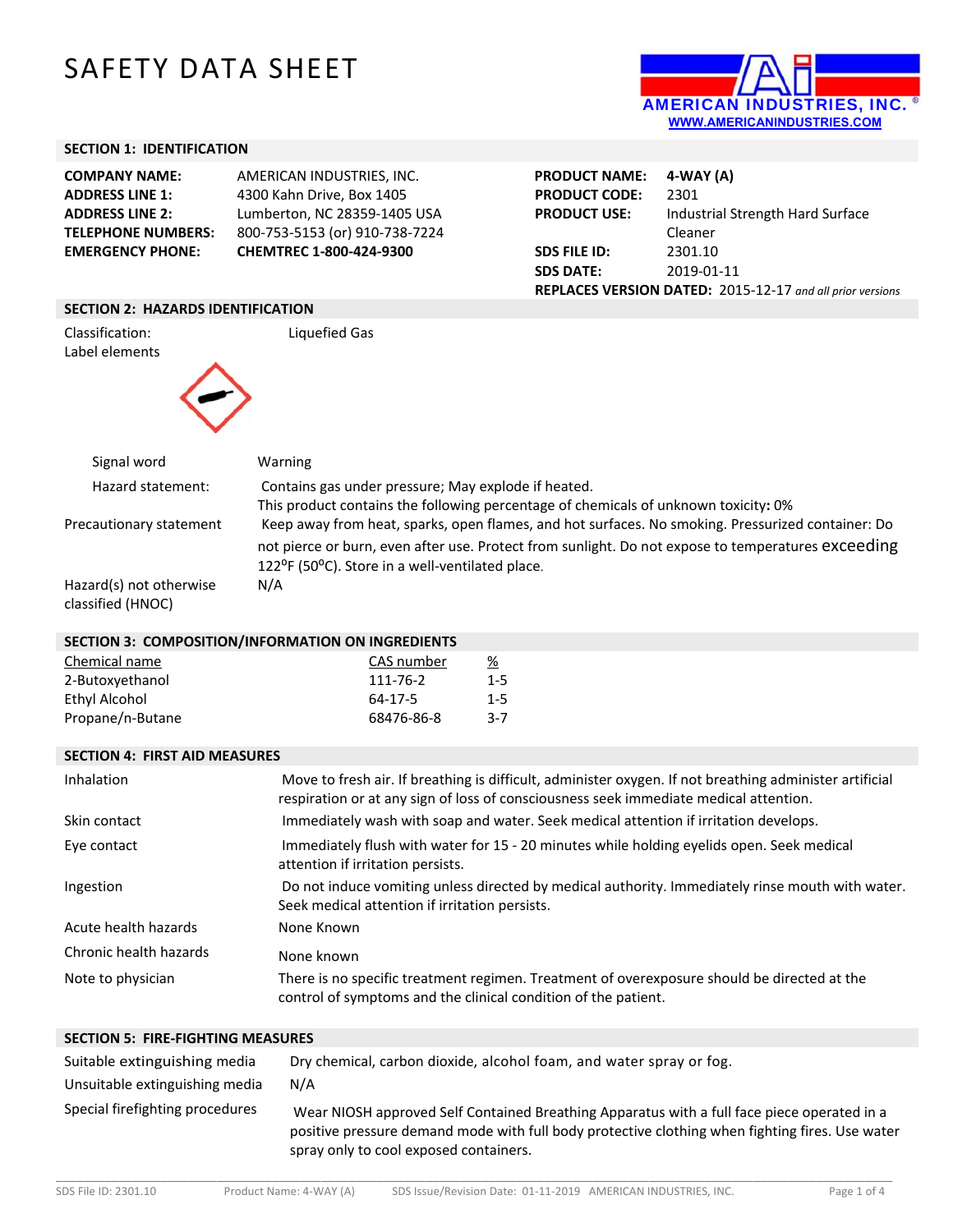| Unusual fire and explosion<br>hazards         | Contents under pressure. Exposure to temperatures above 122°F (50°C) may cause bursting.                                                                                                                |
|-----------------------------------------------|---------------------------------------------------------------------------------------------------------------------------------------------------------------------------------------------------------|
| Hazardous combustion products                 | Oxides of carbon.                                                                                                                                                                                       |
| <b>SECTION 6: ACCIDENTAL RELEASE MEASURES</b> |                                                                                                                                                                                                         |
| Personal protective equipment                 | Refer to section VIII for proper Personal Protective Equipment.                                                                                                                                         |
| Spill                                         | Use non-combustible material like vermiculite, sand or earth on spill sweep to clean. Dispose in<br>accordance with local, state and federal laws. Small releases may be wiped up with wiping material. |
| Waste disposal                                | Dispose of in accordance with federal, state, and local regulations.                                                                                                                                    |
| <b>RCRA Status</b>                            | Not listed as hazardous waste under RCRA, however product should be fully characterized prior to<br>disposal (40 CFR 261).                                                                              |

## **SECTION 7: HANDLING AND STORAGE**

| Precautions for safe handling | Protect from sunlight. Store in a well ventilated place. Do not expose to temperatures exceeding<br>50°C/122°F. Pressurized container: Do not pierce or burn, even after use. |
|-------------------------------|-------------------------------------------------------------------------------------------------------------------------------------------------------------------------------|
| Other precautions             | None.                                                                                                                                                                         |
| Incompatibility               | Strong oxidizers, Alkalies, Acids.                                                                                                                                            |

## **SECTION 8: EXPOSURE CONTROLS/PERSONAL PROTECTION**

|                                      | Hazardous Component                                                                   | <b>OSHA PEL</b>                                                                                   | <b>ACGIH TLV</b> |            |
|--------------------------------------|---------------------------------------------------------------------------------------|---------------------------------------------------------------------------------------------------|------------------|------------|
|                                      | 2-Butoxyethanol                                                                       | 50 ppm                                                                                            | 20 ppm           |            |
|                                      | <b>Ethyl Alcohol</b>                                                                  | 1000 ppm                                                                                          | 1000 ppm         |            |
|                                      | Propane/n-Butane                                                                      | 1000 ppm                                                                                          | 1000 ppm         |            |
|                                      | Appropriate engineering controls                                                      | Ambient ventilation suitable, forced ventilation should not be required.                          |                  |            |
|                                      | Respiratory protection<br>Personal protective equipment<br><b>Additional Measures</b> | Not required with normal use.<br>Safety glasses.<br>Follow normal hygiene practices.              |                  |            |
|                                      | Exposure guidelines                                                                   | N/A                                                                                               |                  |            |
|                                      | <b>SECTION 9: PHYSICAL AND CHEMICAL PROPERTIES</b>                                    |                                                                                                   |                  |            |
| Appearance<br>Odor<br>Odor threshold |                                                                                       | <b>White Foam</b><br>Pleasant scent<br>N/D                                                        |                  |            |
| <b>Boiling point</b>                 |                                                                                       | >212°F (100°C)                                                                                    |                  |            |
| <b>Freezing Point</b>                |                                                                                       | N/D                                                                                               |                  |            |
| Flammability                         |                                                                                       | Not considered a flammable aerosol or an extremely flammable aerosol by OSHA<br>(29CFR 1910.1200) |                  |            |
| Flash point                          |                                                                                       | N/D                                                                                               |                  |            |
|                                      | Auto-ignition temperature                                                             | N/A                                                                                               |                  |            |
|                                      | Upper/lower flammability limits                                                       | Lower: N/D                                                                                        |                  | Upper: N/D |
|                                      | Vapor Pressure (mmHg)                                                                 | 17.5 @ 77°F (25°C)                                                                                |                  |            |
|                                      | Vapor density (Air = $1$ )                                                            | $\mathbf{1}$                                                                                      |                  |            |
| <b>Evaporation Rate</b>              |                                                                                       | <0.8 (Slow)                                                                                       |                  |            |
| Specific Gravity (H20=1)             |                                                                                       | 0.99                                                                                              |                  |            |
| pH                                   |                                                                                       | 9.6                                                                                               |                  |            |
| Solids (%)                           |                                                                                       | N/D                                                                                               |                  |            |
|                                      | Solubility in Water                                                                   | 100%                                                                                              |                  |            |
|                                      | Partition Coefficient:n-Octanol/water (Kow)                                           | N/D                                                                                               |                  |            |
|                                      | Volatility including water (%)                                                        | 100%                                                                                              |                  |            |
| <b>VOC</b>                           |                                                                                       | 9%                                                                                                |                  |            |
|                                      | Dielectric Strength (Volts)                                                           | N/A                                                                                               |                  |            |
| <b>Decomposition Temperature</b>     |                                                                                       | N/A                                                                                               |                  |            |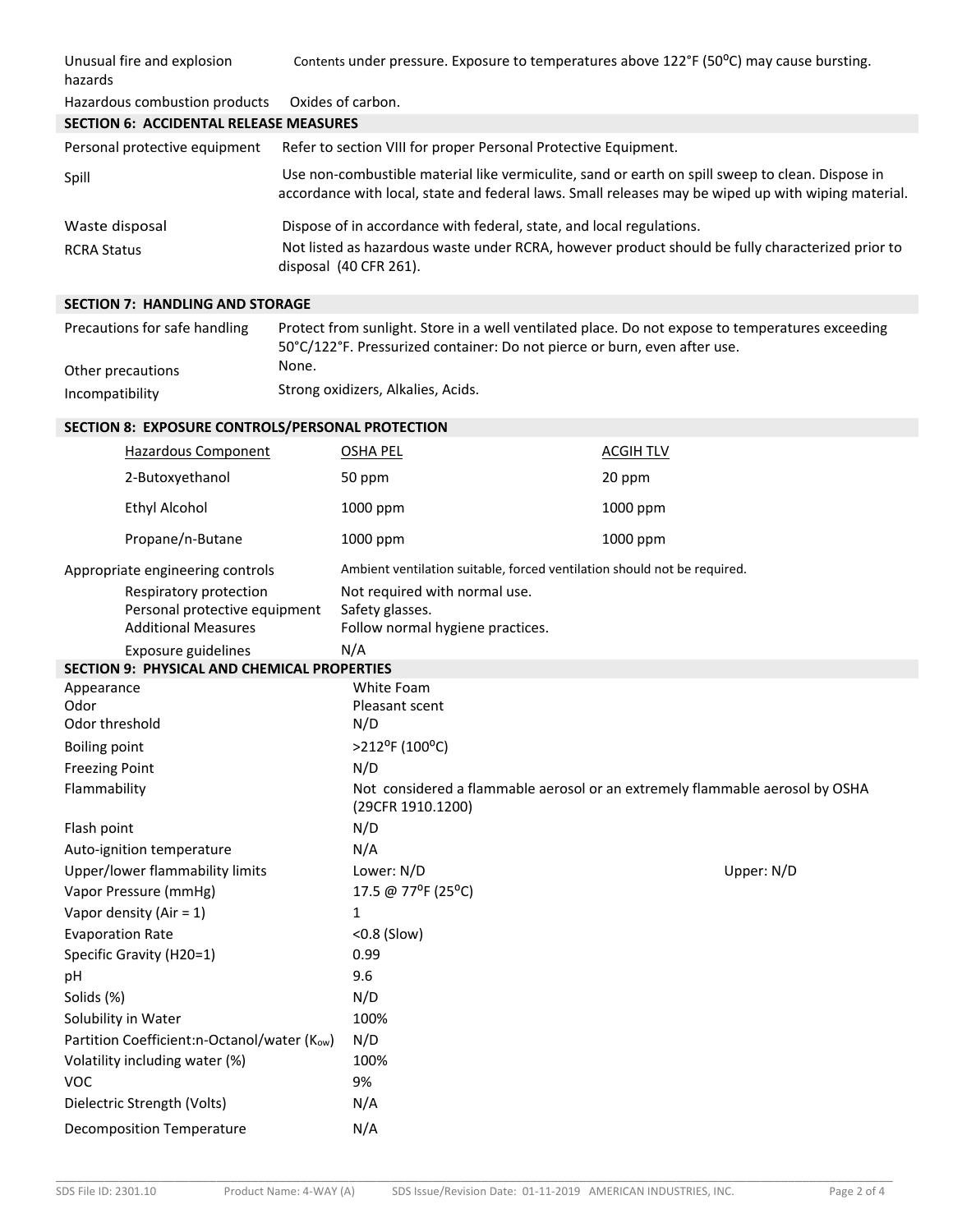Viscosity **N/A** 

| <b>SECTION 10: STABILITY AND REACTIVITY</b>  |                                                                                                                                                                                                                                                                                                                                   |
|----------------------------------------------|-----------------------------------------------------------------------------------------------------------------------------------------------------------------------------------------------------------------------------------------------------------------------------------------------------------------------------------|
| Reactivity                                   | N/A                                                                                                                                                                                                                                                                                                                               |
| Chemical stability                           | Stable.                                                                                                                                                                                                                                                                                                                           |
| Conditions to avoid                          | Temperatures greater than 122 <sup>o</sup> F (50 <sup>o</sup> C) and sources of ignition.                                                                                                                                                                                                                                         |
| Incompatibility                              | Strong oxidizers, alkalies, acids.                                                                                                                                                                                                                                                                                                |
| Hazardous decomposition products             | None Known.                                                                                                                                                                                                                                                                                                                       |
| Possible hazardous reactions                 | None known.                                                                                                                                                                                                                                                                                                                       |
|                                              |                                                                                                                                                                                                                                                                                                                                   |
| <b>SECTION 11: TOXICOLOGICAL INFORMATION</b> |                                                                                                                                                                                                                                                                                                                                   |
| Toxicological information                    | 2-Butoxyethanol (111-76-2) LD <sub>50</sub> (Oral, Rat) 470 mg/kg; Inhalation rat LC <sub>50</sub> (Inhalation,<br>Rat, 4hr) 450 ppm; LD <sub>50</sub> (Dermal, Rabbit) 220 mg/kg; investigated as a tumorigen,<br>mutagen, reproductive effector. Reproductive Toxicity: Has shown teratogenic effects in<br>laboratory animals. |
| Routes of Entry                              | Eyes, Ingestion, Inhalation, Skin.                                                                                                                                                                                                                                                                                                |
| Ingestion                                    | Not a likely route of exposure under normal product handling conditions.                                                                                                                                                                                                                                                          |
| Inhalation                                   | Causes dizziness if inhaled directly or exposed to excessive amounts.                                                                                                                                                                                                                                                             |
| Skin contact                                 | May cause mild irritation, localized defatting.                                                                                                                                                                                                                                                                                   |
| Eye contact                                  | May cause irritation.                                                                                                                                                                                                                                                                                                             |
| Medical condition aggravated                 | None known.                                                                                                                                                                                                                                                                                                                       |
| Acute health hazards                         | None known.                                                                                                                                                                                                                                                                                                                       |
| Chronic health hazards                       | None known.                                                                                                                                                                                                                                                                                                                       |
| Carcinogenicity                              | This product is not considered to be a carcinogen by IARC, ACGIH, NTP, or OSHA.                                                                                                                                                                                                                                                   |
| <b>SECTION 12: ECOLOGICAL INFORMATION</b>    |                                                                                                                                                                                                                                                                                                                                   |
| Ecological information                       | Ethyl Alcohol (64-17-5) LC <sub>50</sub> (Fish, 96hr) 12,900-15,300 mg/L; LC <sub>50</sub> (Bacteria, 24hr) 11,200<br>mg/L; EC <sub>50</sub> (Bacteria, 5-30 min) 34,900 mg/L 2-Butoxyethanol (111-76-2) Toxic to aquatic<br>life only in high concentrations, lethal concentrations not available.                               |
| Biodegradability                             | This product is biodegradable.                                                                                                                                                                                                                                                                                                    |
| Bioaccumulation                              | This product is not expected to bioaccumulate.                                                                                                                                                                                                                                                                                    |
| Mobility in soil                             | This product is mobile in soil.                                                                                                                                                                                                                                                                                                   |
| Other ecological hazards                     | None known.                                                                                                                                                                                                                                                                                                                       |
|                                              |                                                                                                                                                                                                                                                                                                                                   |
| <b>SECTION 13: DISPOSAL CONSIDERATIONS</b>   | Dispose of in accordance with federal, state, and local regulations.                                                                                                                                                                                                                                                              |
| Waste disposal                               | Not listed as hazardous waste under RCRA, however product should be fully characterized                                                                                                                                                                                                                                           |
| <b>RCRA Status</b>                           | prior to disposal (40 CFR 261).                                                                                                                                                                                                                                                                                                   |
|                                              |                                                                                                                                                                                                                                                                                                                                   |
| <b>SECTION 14: TRANSPORT INFORMATION</b>     |                                                                                                                                                                                                                                                                                                                                   |

## DOT UN1920, Aerosols, Limited Quantity **SECTION 15: REGULATORY INFORMATION**  TSCA Status: All chemicals are listed or exempt. CERCLA (Comprehensive response compensation, and liability act): None. SARA 311/312 Hazardous categories: None. SARA 313 reportable ingredients: 2‐Butoxyethanol (111‐76‐2) 1.5 ‐ 2.5% Clean water act: None.